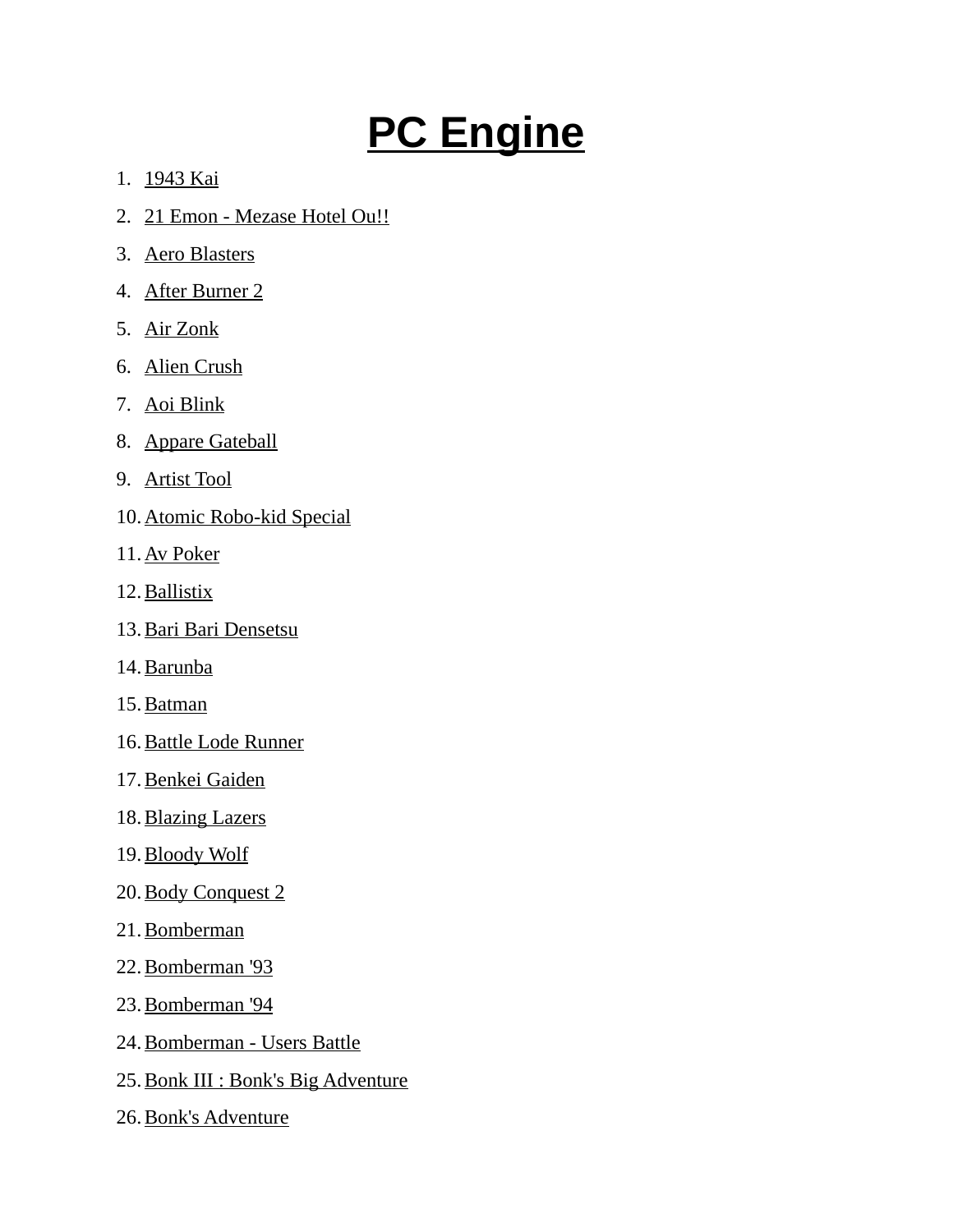- 27. Bonk's Revenge
- 28.Bouken Danshaku Don The Lost Sunheart
- 29. Boxyboy
- 30. Bravoman
- 31. Break In
- 32.Bubblegum Crash! Knight Sabers 2034
- 33. Bull Fight Ring No Haja
- 34. Burning Angels
- 35. Busou Keiji Cyber Cross
- 36. Cadash
- 37. Champion Wrestler
- 38. Chase H.Q.
- 39. Chew Man Fu
- 40.Chibi Maruko Chan Quiz De Piihyara
- 41.Chikudenya Toubei Kubikiri Yakata Yori
- 42. China Warrior
- 43. Circus Lido
- 44. City Hunter
- 45. Columns
- 46. Coryoon Child Of Dragon
- 47. Cross Wiber Cyber Combat Police
- 48. Cyber Core
- 49. Cyber Dodge
- 50. Cyber Knight
- 51. Daichi-kun Crisis Do Natural
- 52. Daisenpuu
- 53. Darius Alpha
- 54. Darius Plus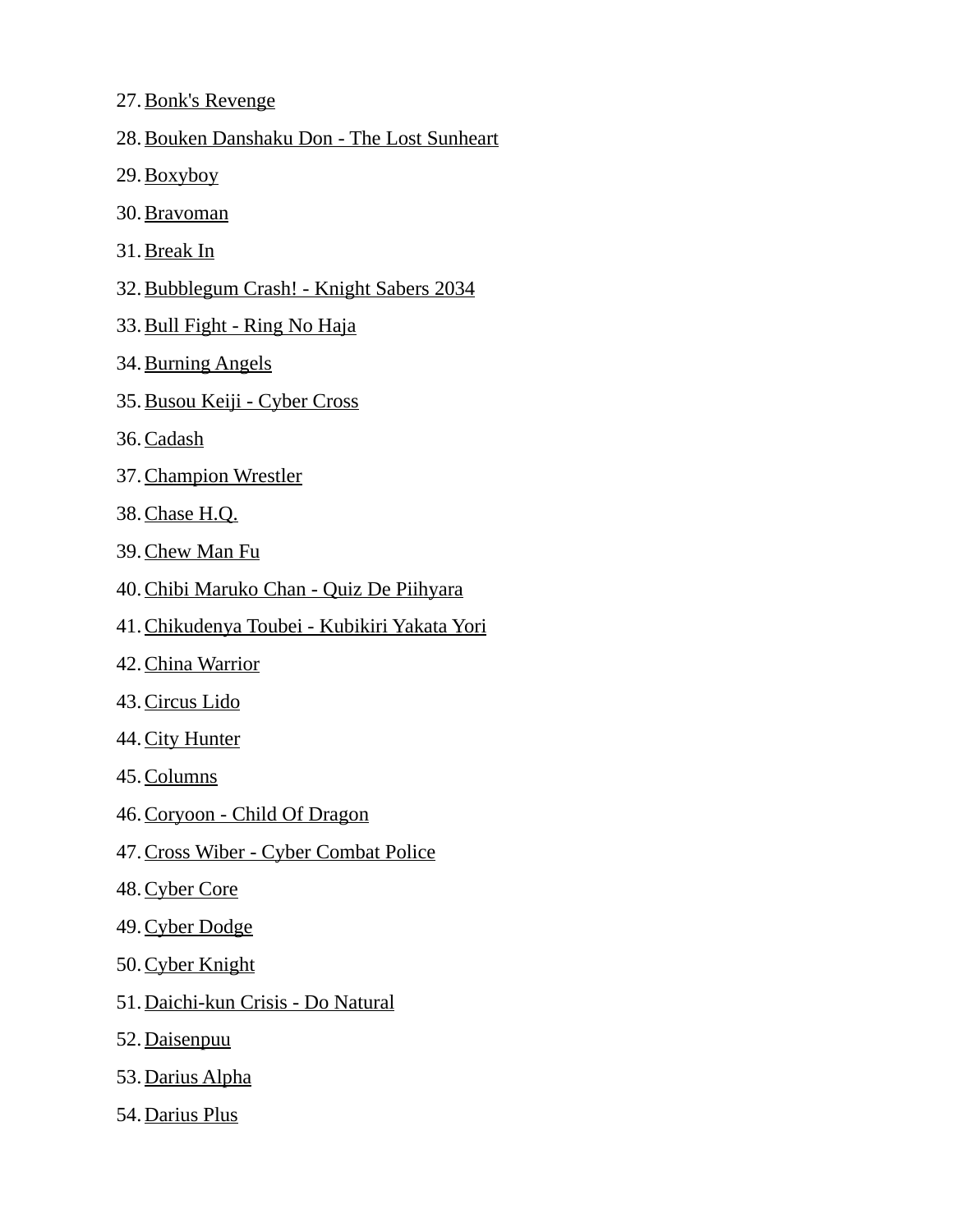- 55. Dead Moon
- 56. Deep Blue
- 57. Detana!! Twinbee
- 58. Devil's Crush
- 59. Die Hard
- 60. Digital Champ Battle Boxing
- 61. Don Doko Don!
- 62. Doraemon Meikyuu Daisakusen
- 63.Doraemon Nobita No Dorabian Night
- 64. Double Dungeons
- 65. Download
- 66. Dragon Egg!
- 67.Dragon Saber After Story Of Dragon Spirit
- 68. Dragon Spirit
- 69. Dragon's Curse
- 70. Drop Off
- 71. Dungeon Explorer
- 72. Energy
- 73. F-1 Dream
- 74. F-1 Pilot You're King Of Kings
- 75. F1 Circus
- 76. F1 Circus '91 World Championship
- 77. F1 Circus '92 The Speed Of Sound
- 78. F1 Triple Battle
- 79. Fantasy Zone
- 80. Fighting Run
- 81. Final Blaster
- 82. Final Lap Twin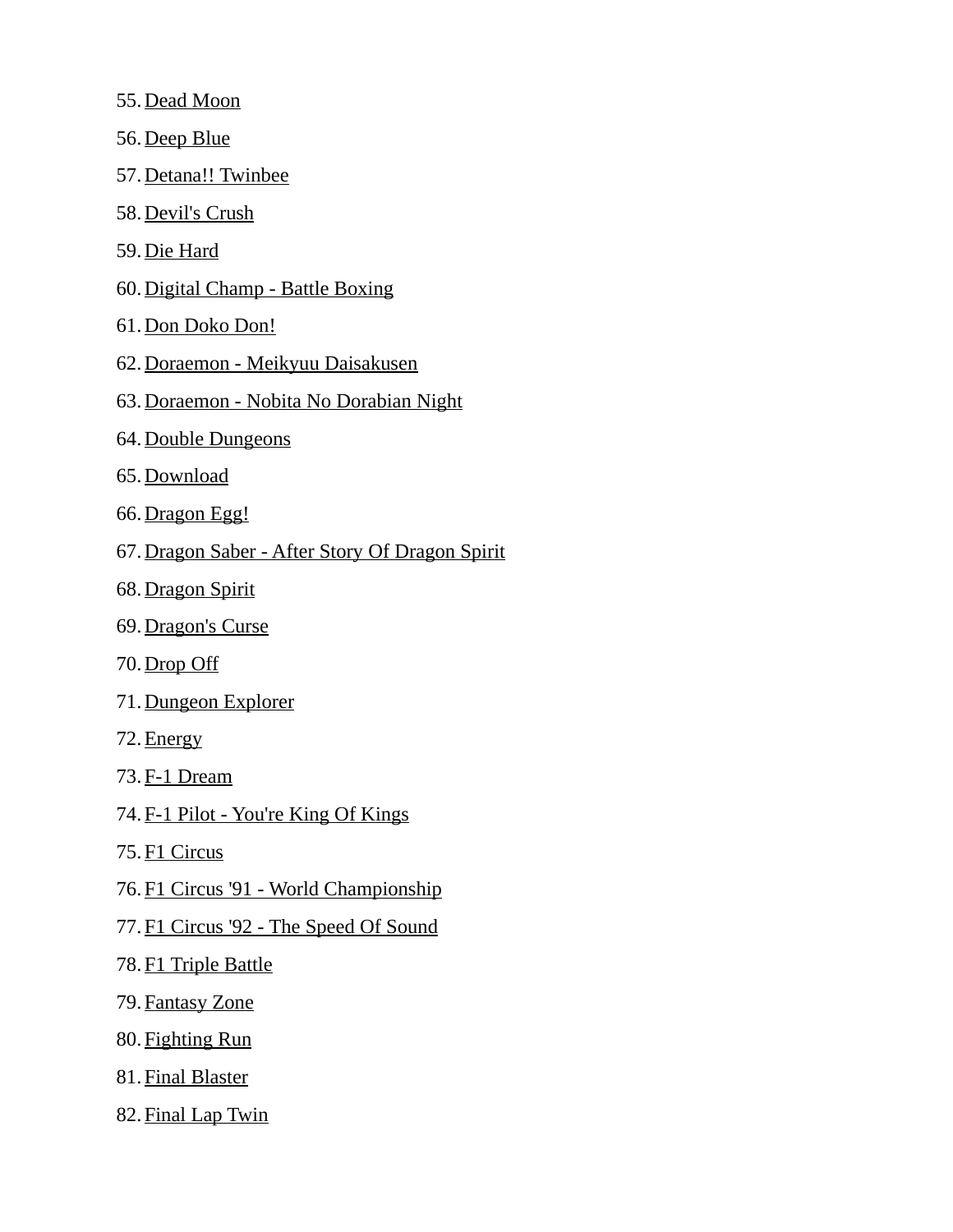- 83. Final Match Tennis
- 84. Final Soldier
- 85.Fire Pro Wrestling Combination Tag
- 86. Fire Pro Wrestling 2 2nd Bout
- 87. Fire Pro Wrestling 3 Legend Bout
- 88. Formation Armed F
- 89. Formation Soccer Human Cup '90
- 90. Formation Soccer On J. League
- 91. Fushigi No Yume No Alice
- 92. Gai Flame
- 93. Gaia no Monshou
- 94. Galaga '90
- 95. Ganbare! Golf Boys
- 96. Gekibo Gekisha Boy
- 97. Genji Tsuushin Agedama
- 98. Genpei Toumaden
- 99. Gokuraku! Chuuka Taisen
- 100. Gomola Speed
- 101. Gradius
- 102. Gunhed Special Version
- 103. Hana Taaka Daka!
- 104. Hanii In The Sky
- 105. Hanii On The Road
- 106. Hatris
- 107. Heavy Unit
- 108. Hisou Kihei Xserd
- 109. Hit the Ice : VHL, The Official Video Hockey Leagu
- 110. Honoo No Toukyuuji Dodge Danpei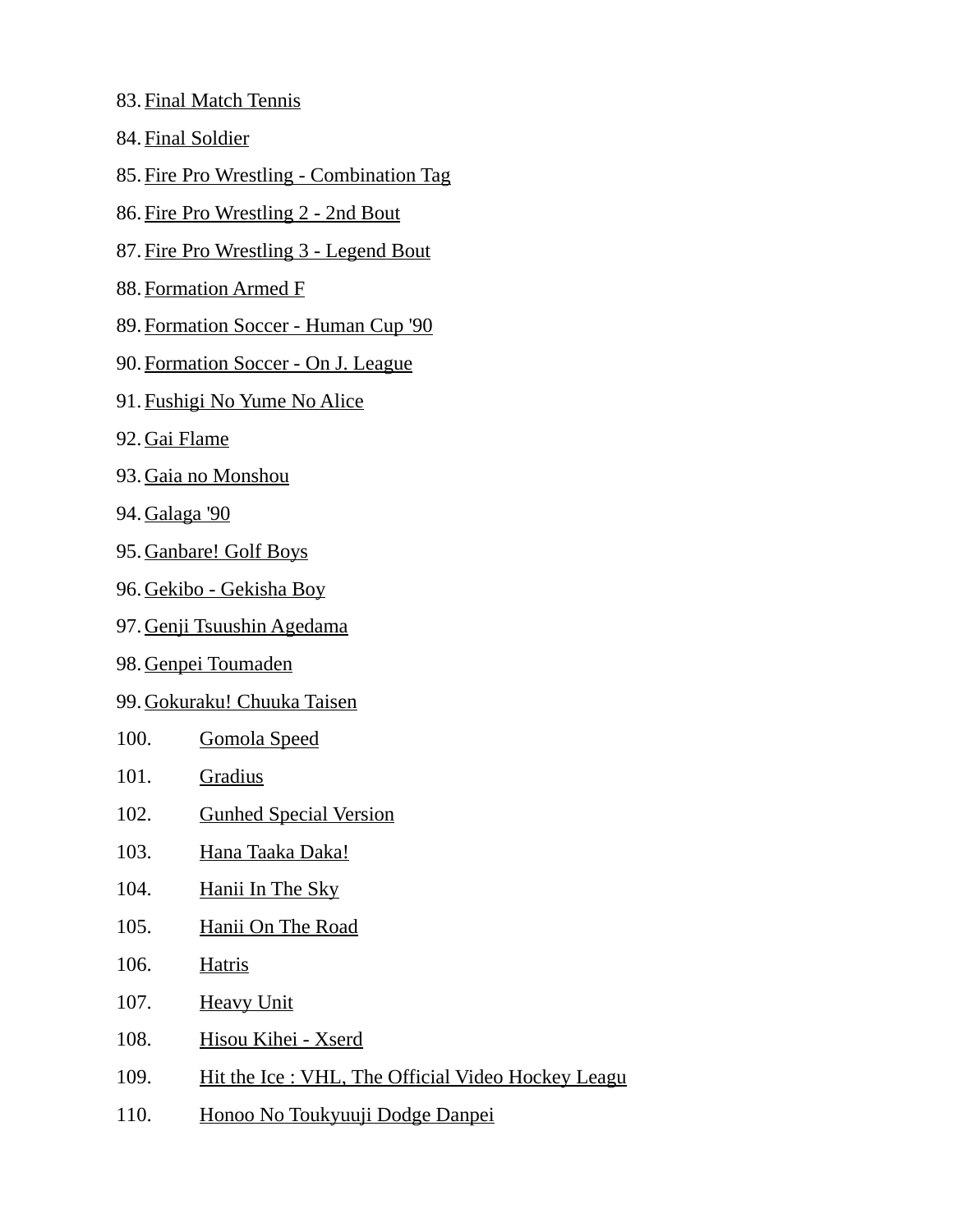| 111. | <b>Idol Hanafuda Fan Club</b>                  |
|------|------------------------------------------------|
| 112. | <b>Image Fight</b>                             |
| 113. | J. League Greatest Eleven                      |
| 114. | <u>J.J. &amp; Jeff</u>                         |
| 115. | Jack Nicklaus' Turbo Golf                      |
| 116. | <b>Jackie Chan's Action Kung Fu</b>            |
| 117. | Jigoku Meguri                                  |
| 118. | Jinmu Denshou                                  |
| 119. | Juuouki                                        |
| 120. | Kaizou Choujin Shubibinman                     |
| 121. | <u>Kattobi! Takuhai Kun</u>                    |
| 122. | <b>Keith Courage in Alpha Zones</b>            |
| 123. | <b>Kickball</b>                                |
| 124. | <u>Kiki Kai Kai</u>                            |
| 125. | <b>King of Casino</b>                          |
| 126. | <u>Klax</u>                                    |
| 127. | <b>Knight Rider Special</b>                    |
| 128. | <u>Kore Ga Pro Yakyuu '89</u>                  |
| 129. | Kore Ga Pro Yakyuu '90                         |
| 130. | <b>Kyuukyoku Mahjong - Idol Graphics</b>       |
| 131. | <b>Kyuukyoku Mahjong II</b>                    |
| 132. | <u>Kyuukyoku Tiger</u>                         |
| 133. | <b>Lady Sword</b>                              |
| 134. | <b>Legend of Hero Tonma</b>                    |
| 135. | Lode Runner - Lost Labyrinth                   |
| 136. | <b>Maerchen Maze</b>                           |
| 137. | <b>Magical Chase</b>                           |
| 138. | <b>Mahjong Gakuen - Touma Soushirou Toujou</b> |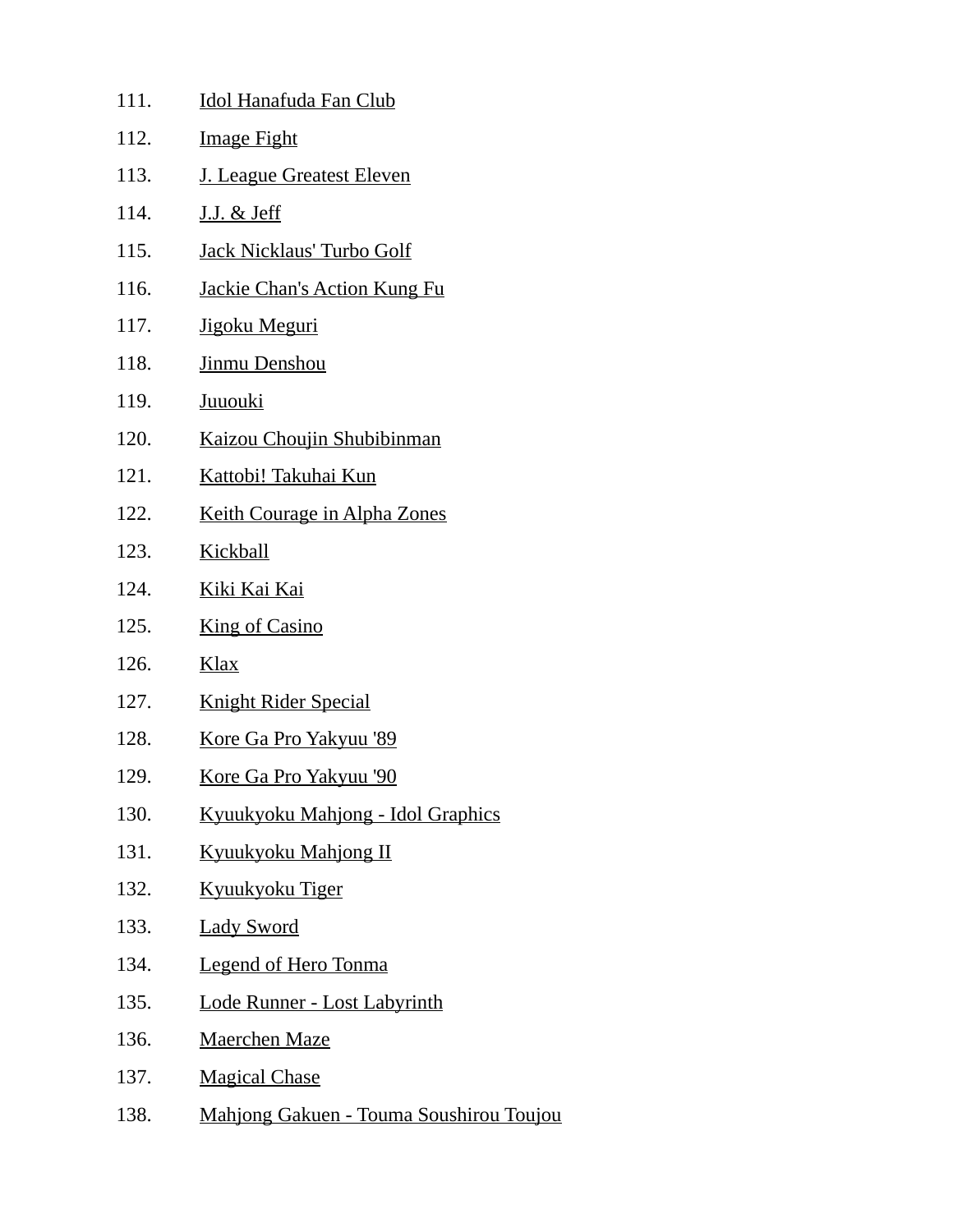- 139. Mahjong Gakuen Mild Touma Soushirou Toujou 140. Mahjong Gokuu Special 141. Mahjong Haou Den - Kaiser's Quest 142. Mahjong Shikyaku Retsuden - Mahjong Wars 143. Maison Ikkoku 144. Makai Hakken Den Shada 145. Makai Prince Dorabocchan 146. Maniac Pro Wres - Asu e no Tatakai 147. Metal Stoker 148. Military Madness 149. Mizubaku Dai Bouken 150. Momotarou Densetsu Gaiden Dai 1 Shuu 151. Momotarou Densetsu II 152. Momotarou Densetsu Turbo 153. Momotarou Katsugeki 154. Monster Pro Wrestling 155. Morita Shougi Pc 156. Moto Roader 157. Moto Roader II 158. Mr. Heli
- 159. Naxat Open
- 160. Naxat Stadium
- 161. Nazo No Mascarade
- 162. Necromancer
- 163. Necros No Yousai
- 164. Nekketsu Koukou Dodgeball Bu Soccer Pc Hen
- 165. Nekketsu Koukou Dodgeball-bu Pc Bangai Hen
- 166. Neutopia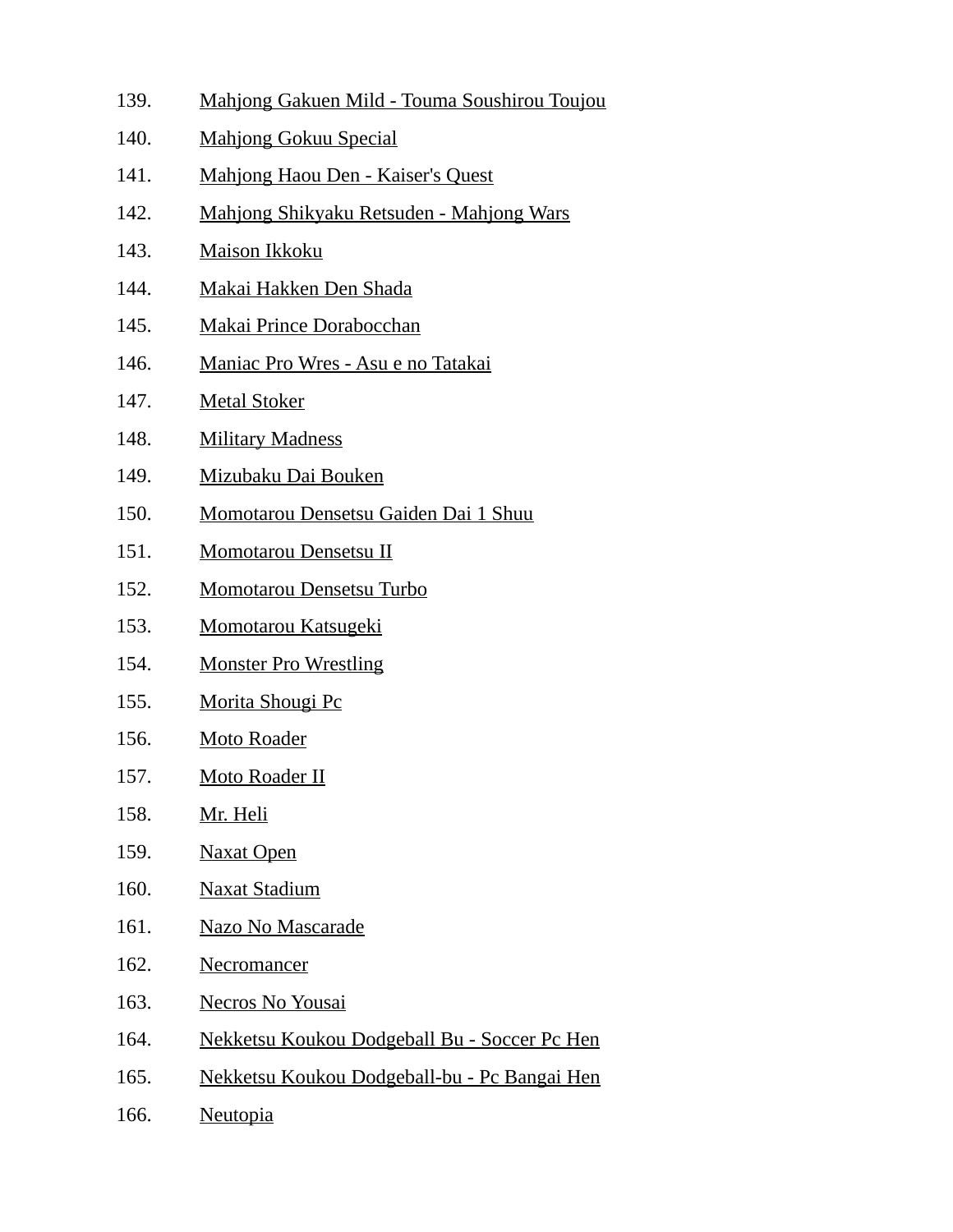| 167. | Neutopia II                                   |
|------|-----------------------------------------------|
| 168. | <b>New Adventure Island</b>                   |
| 169. | <u> Nhk Taiga Drama - Taiheiki</u>            |
| 170. | <u>Niko Niko Pun</u>                          |
| 171. | Ninja Gaiden                                  |
| 172. | Ninja Spirit                                  |
| 173. | <u>Obocchama Kun</u>                          |
| 174. | <b>Operation Wolf</b>                         |
| 175. | Ordyne                                        |
| 176. | <b>Out Live</b>                               |
| 177. | Out Run                                       |
| 178. | <b>Override</b>                               |
| 179. | P-47 - The Freedom Fighter                    |
| 180. | Pac-Land                                      |
| 181. | Pachi-Slot PC: Idol Gambler                   |
| 182. | Pachiokun: Juban Shobu                        |
| 183. | Parasol Stars: The Story of Bubble Bobble III |
| 184. | <u> Parodius Da! - Shinwa Kara Owarai He</u>  |
| 185. | <b>Populous</b>                               |
| 186. | <b>Power Drift</b>                            |
| 187. | Power Eleven                                  |
| 188. | <b>Power Gate</b>                             |
| 189. | <b>Power Golf</b>                             |
| 190. | Power League '93                              |
| 191. | <b>Power League II</b>                        |
| 192. | <b>Power League III</b>                       |
| 193. | <b>Power League IV</b>                        |
| 194. | <b>Power League V</b>                         |
|      |                                               |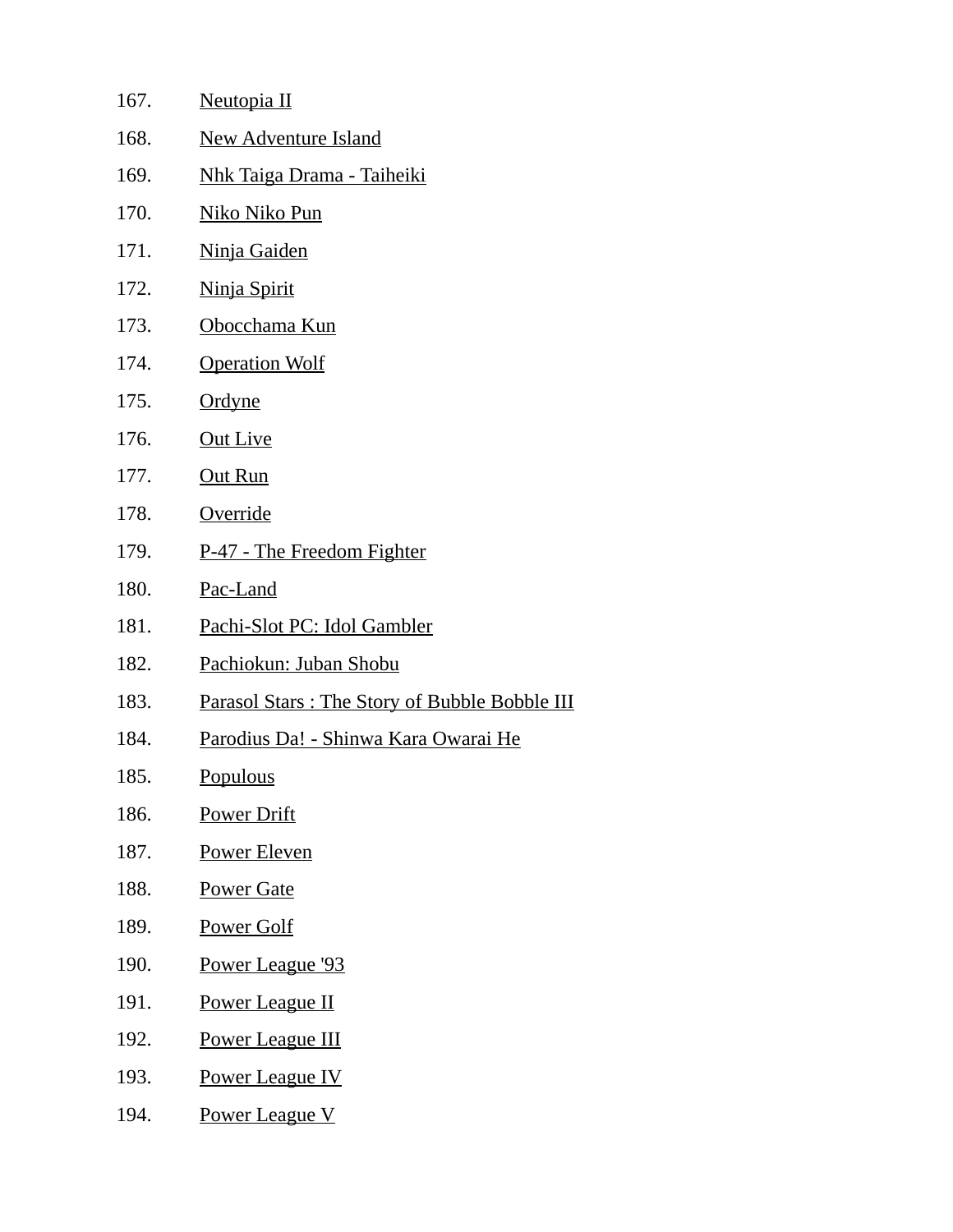| 195. | <b>Power Tennis</b>                     |
|------|-----------------------------------------|
| 196. | <u>Pro Yakyuu World Stadium</u>         |
| 197. | <u>Pro Yakyuu World Stadium '91</u>     |
| 198. | <b>Psycho Chaser</b>                    |
| 199. | <b>Psychosis</b>                        |
| 200. | <b>Puzzle Boy</b>                       |
| 201. | Puzznic                                 |
| 202. | <b>Quiz Toukou Shashin</b>              |
| 203. | R-Type                                  |
| 204. | R-type Part-2                           |
| 205. | Rabio Lepus Special                     |
| 206. | <b>Racing Damashii</b>                  |
| 207. | <b>Raiden</b>                           |
| 208. | Rastan Saga 2                           |
| 209. | Rock-on                                 |
| 210. | <b>Ryuukyuu</b>                         |
| 211. | Sadakichi 7 Series - Hideyoshi No Ougon |
| 212. | <b>Salamander</b>                       |
| 213. | <u>Samurai-Ghost</u>                    |
| 214. | Sekigahara                              |
| 215. | <b>Sengoku Mahjong</b>                  |
| 216. | <b>Shanghai</b>                         |
| 217. | <b>Shinobi</b>                          |
| 218. | <b>Shiryou Sensen</b>                   |
| 219. | <b>Shockman</b>                         |
| 220. | Shougi Shodan Icchokusen                |
| 221. | Shougi Shoshinsha Muyou                 |
| 222. | <b>SideArms</b>                         |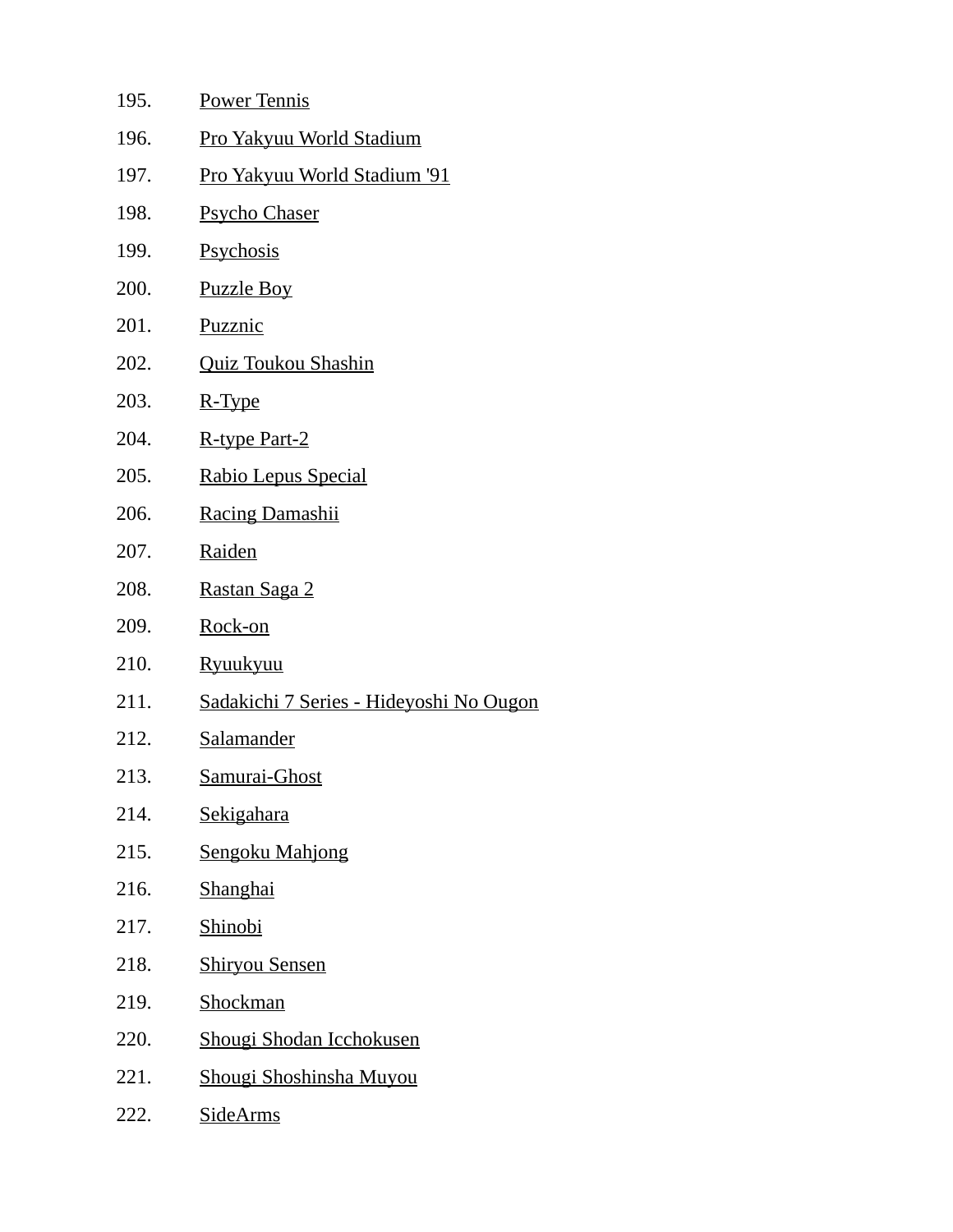| 223. | <b>Silent Debuggers</b>                           |
|------|---------------------------------------------------|
| 224. | Sindibad Chitei No Dai Makyuu                     |
| 225. | Sinistron                                         |
| 226. | <b>Skweek</b>                                     |
| 227. | <b>Soldier Blade</b>                              |
| 228. | <b>Soldier Blade Special - Caravan Stage</b>      |
| 229. | <b>Somer Assault</b>                              |
| 230. | Son Son II                                        |
| 231. | Sonic Spike : World Championship Beach Volleyball |
| 232. | <b>Space Harrier</b>                              |
| 233. | Space Invaders - Fukkatsu No Hi                   |
| 234. | <b>Special Criminal Investigation</b>             |
| 235. | <b>Spin Pair</b>                                  |
| 236. | <b>Spiral Wave</b>                                |
| 237. | Splatterhouse                                     |
| 238. | <b>Stratego</b>                                   |
| 239. | <b>Street Fighter II' - Champion Edition</b>      |
| 240. | <b>Strip Fighter II</b>                           |
| 241. | <b>Super Metal Crusher</b>                        |
| 242. | <b>Super Momotarou Dentetsu</b>                   |
| 243. | <b>Super Momotarou Dentetsu II</b>                |
| 244. | <b>Super Star Soldier</b>                         |
| 245. | <b>Super Volleyball</b>                           |
| 246. | <b>Susano O Densetsu</b>                          |
| 247. |                                                   |
| 248. | <b>TV Sports Basketball</b>                       |
| 249. | <b>TV Sports Football</b>                         |
| 250. | <b>TV Sports Hockey</b>                           |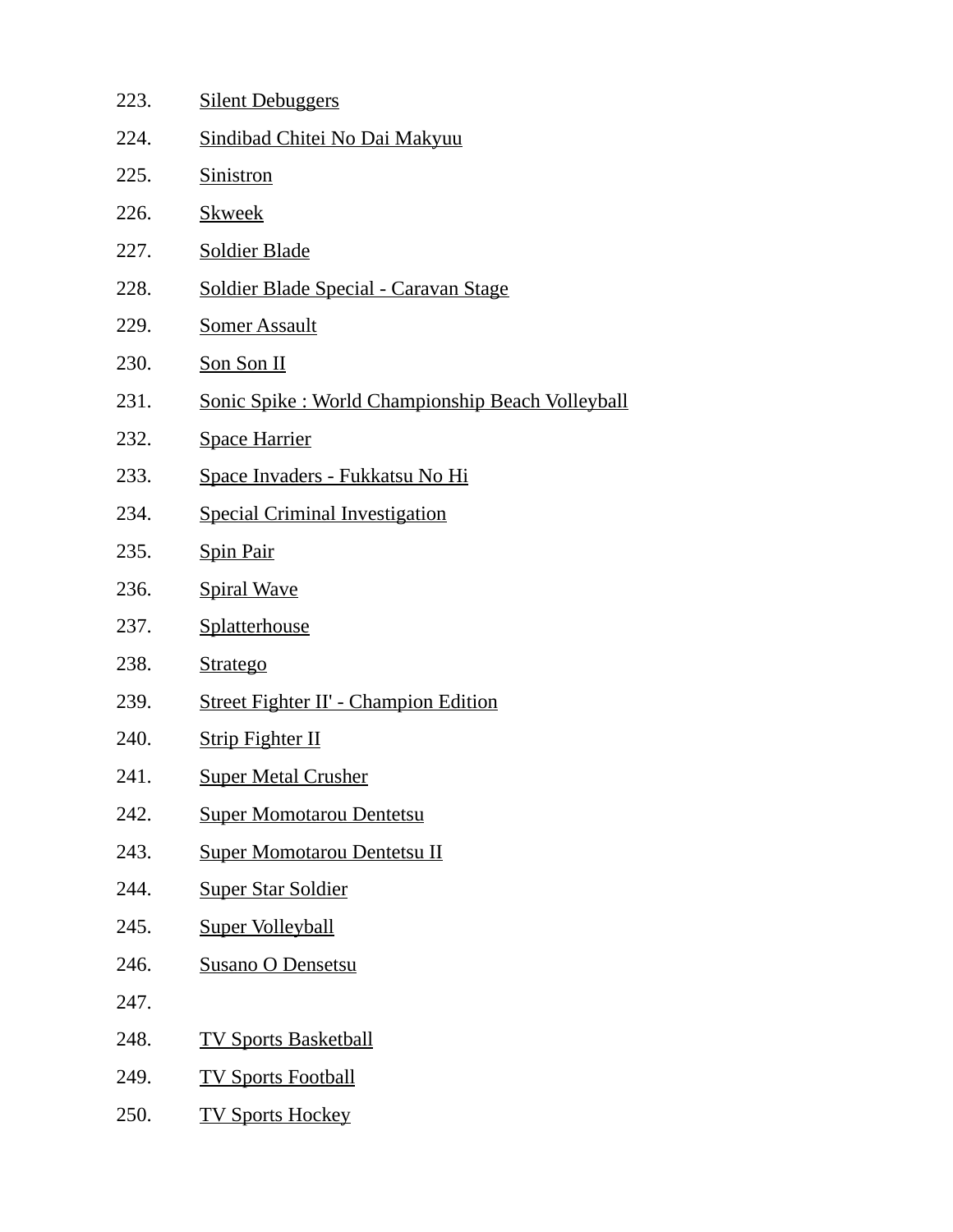| 251. | <b>Takeda Shingen</b>                                  |
|------|--------------------------------------------------------|
| 252. | <u>Takin' It to the Hoop</u>                           |
| 253. | Tatsu no Ko Fighter                                    |
| 254. | <b>Tatsujin</b>                                        |
| 255. | Tenseiryuu - Saint Dragon                              |
| 256. | Terra Cresta 2 - Mandoraa No Gyakushuu                 |
| 257. | <b>The Legendary Axe</b>                               |
| 258. | <b>The Legendary Axe II</b>                            |
| 259. | <b>The New Zealand Story</b>                           |
| 260. | <b>The Ninja Warriors</b>                              |
| 261. | <b>The Tower of Druaga</b>                             |
| 262. | <b>Thunder Blade</b>                                   |
| 263. | <b>Tiger Road</b>                                      |
| 264. | <b>Time Cruise</b>                                     |
| 265. | <b>Timeball</b>                                        |
| 266. | <b>Titan</b>                                           |
| 267. | <b>Toilet Kids</b>                                     |
| 268. | Toshi Tensou Keikaku - Eternal City                    |
| 269. | <b>Toy Shop Boys</b>                                   |
| 270. | <b>Tricky Kick</b>                                     |
| 271. | Tsuppari Oozumou - Heisei Ban                          |
| 272. | <u>Tsuru Teruhito No Jissen Kabushiki Bai Bai Game</u> |
| 273. | Valkyrie No Densetsu                                   |
| 274. | Veigues : Tactical Gladiator                           |
| 275. | <b>Victory Run</b>                                     |
| 276. | <b>Vigilante</b>                                       |
| 277. | <b>Volfied</b>                                         |
| 278. | <b>W-ring - The Double Rings</b>                       |
|      |                                                        |